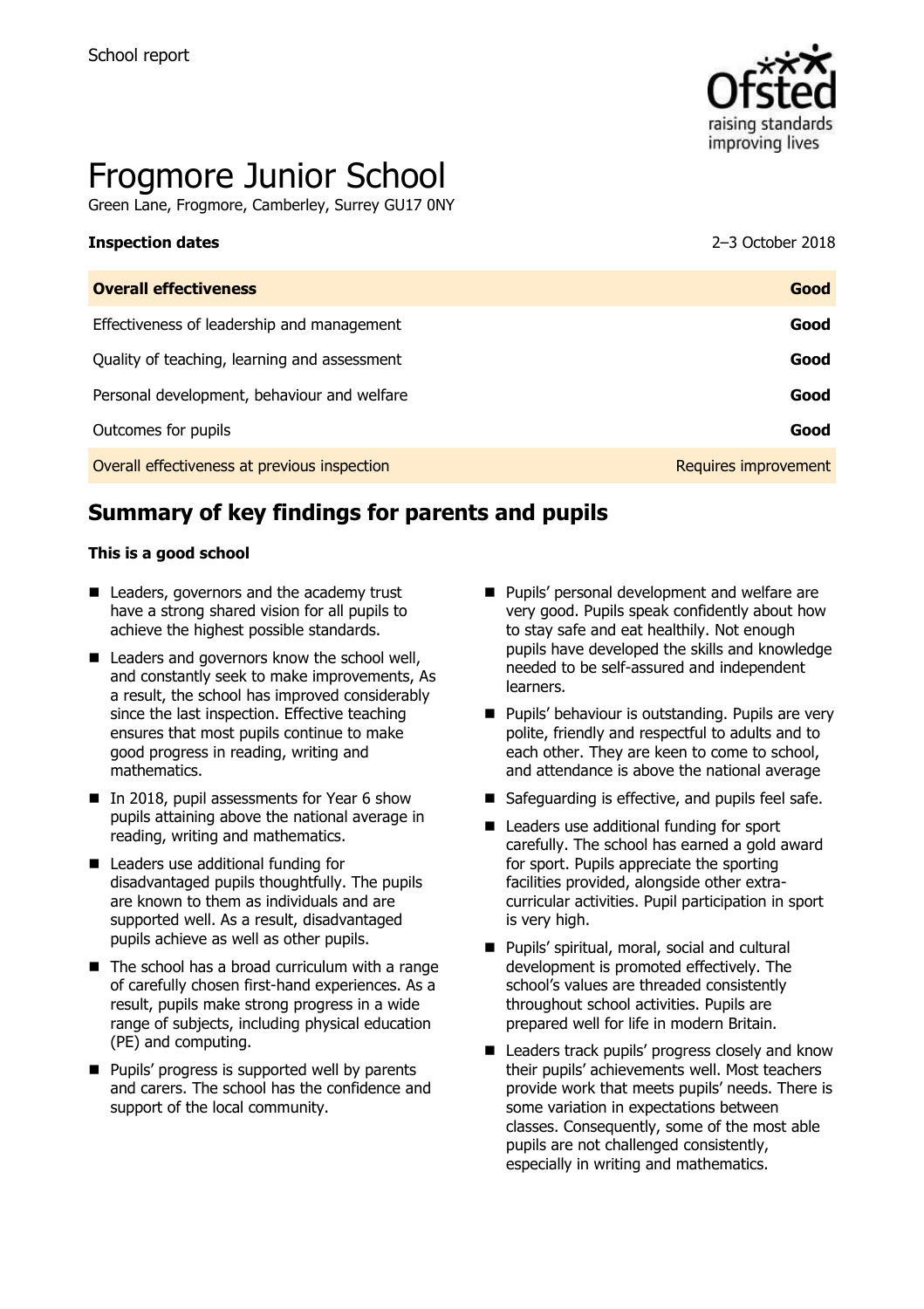

# **Full report**

#### **What does the school need to do to improve further?**

- Governors and leaders should ensure that all most able pupils are challenged consistently to achieve the higher standards in writing and mathematics.
- **Ensure that all pupils are provided with the right support to develop the skills and** knowledge needed to be self-assured and independent learners.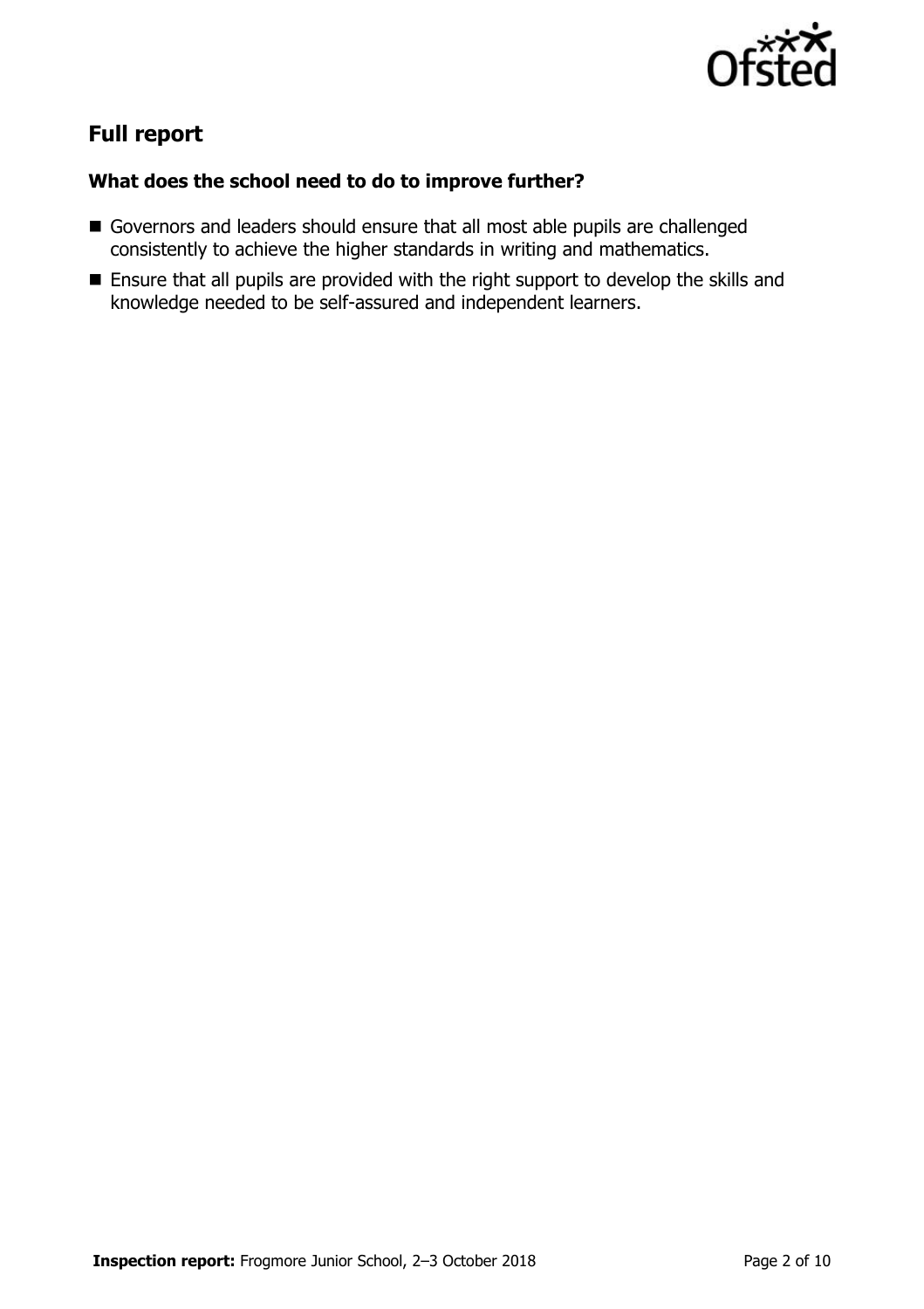

### **Inspection judgements**

#### **Effectiveness of leadership and management Good**

- The headteacher's high aspirations for all pupils to thrive and achieve well are shared widely by senior leaders and staff. As the headteacher stated, 'There is no ceiling here.' Senior leaders monitor the quality of teaching through regular visits to classrooms and by looking at pupils' work. Staff morale is very high. Training opportunities are chosen strategically, welcomed by staff, and help them to accelerate pupils' progress effectively. Staff work together closely to share good practice. As a result, the standard of teaching and learning is improving constantly.
- Leaders have established detailed procedures for assessing and tracking pupils' progress, and these systems are kept under constant review. Teachers know how pupils are achieving. Those who are at risk of falling behind are identified, and extra help is provided as needed.
- The curriculum is broad, providing a range of carefully selected and useful first-hand experiences. Pupils enjoy learning and make strong progress. Good links are made with children's literature. For example, Year 3 pupils study Far Eastern civilisations in geography and history linked to the novel 'The firework-maker's daughter'. Year 4 pupils explore old tapestries and embroidery in art lessons and then experiment with needlework techniques.
- A programme of visits and visitors brings learning to life. Pupils in Year 4 benefit from visits, such as to the Greenwich Observatory when learning about the solar system. Year 6 pupils take part in a range of adventurous outdoor activities while on residential visits. Pupils and parents appreciate the variety of extra-curricular clubs. These activities are attended very well by pupils and contribute effectively to their learning.
- The school's values, including respect, listening to and caring for others, and doing your best, are understood by all, governors, staff and pupils. These key values reflect British values and strongly influence the culture of the school. Pupils learn about democracy through the school council, for example, helping to choose worthwhile causes, such as hedgehog preservation. They learn how to manage responsibility as digital and sports leaders. Pupils learn about different faiths, for example through celebrating the Chinese New Year and learning about the features of Sikhism.
- Teachers provide good opportunities for pupils to reflect and listen to the views of others. As a result, pupils' spiritual, moral, social and cultural development is promoted effectively, and the curriculum prepares pupils well for life in modern Britain.
- Leaders ensure that pupils have equal opportunities to achieve well. For example, the counselling organised by staff helps pupils to cope with challenges. A wide range of experiences are chosen deliberately to help widen pupils' horizons. Pupils who have difficulty completing home-learning projects are supported in school.
- Much good work has been done since the previous inspection to improve provision for the most able pupils. In 2018, their outcomes were above the national average. However, current pupils do not attain the higher standards in writing and mathematics of which they are capable.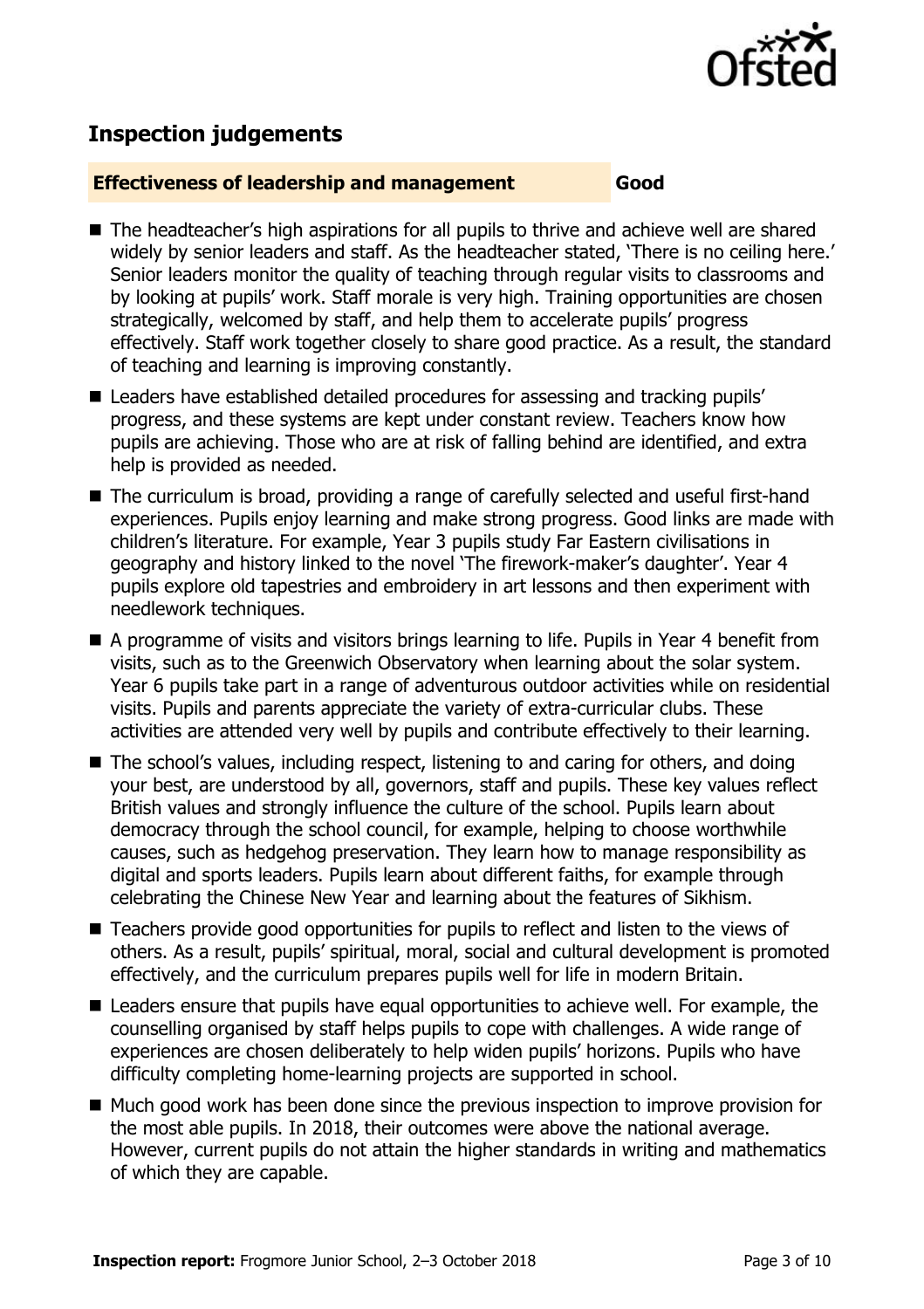

■ Disadvantaged pupils' progress is similar to other pupils, their attainment in 2018 being above the national average. The sports and PE funding is used well, for example to train pupils as sports leaders. The school has been given a gold award for sport. As a result, pupils enjoy taking part in a wide range of sporting opportunities, and many pupils participate in competitions with other schools.

#### **Governance of the school**

- Governance is effective. Leaders, governors and the academy trust have a strong shared vision for the pupils to succeed. Their strategic overview has ensured rapid improvement since the last inspection. Together with leaders, governors and the academy trust enjoy the respect and confidence of the community to lead the school forward successfully.
- Governors are thoughtful, and constantly seek to improve. They receive regular reports on staff training, and attend good-quality training themselves. They work closely with the trust and similar schools. They make good use of these activities to help them fulfil their role.
- Governors systematically monitor the school development plan. They are aware of their responsibility to oversee pupils' standards, and visit the school regularly. They ask leaders challenging questions. As a result, governors know the school well, and are aware of the need to continue focusing on mathematics and writing.
- Governors monitor school expenditure regularly to ensure improvements in pupils' outcomes, including additional funding, both for disadvantaged pupils and for PE and sport.

#### **Safeguarding**

- $\blacksquare$  The arrangements for safeguarding are effective.
- Leaders have successfully created a safe culture in the school. They maintain careful records, and staff know what to do if they have any safeguarding concerns. Leaders ensure that staff and governors attend up-to-date training, including about the prevention of radicalisation. Robust procedures are in place when staff are appointed and when volunteers come to help in school. Pupils feel safe, and the majority of parents are confident that their children are safe.
- **Pupils are cared for well. The majority of pupils are confident that there is someone to** talk to should they have any concerns. They know that any issues raised will be taken seriously by staff and dealt with swiftly. Leaders work closely with families and external agencies to ensure that pupils get help as and when necessary.

#### **Quality of teaching, learning and assessment Good**

■ Teachers have strong subject knowledge. Most teachers have high expectations. They plan lessons, provide equipment and lead discussions with pupils effectively. Staff are very positive. They encourage pupils to 'have a go', and to learn from their mistakes. Pupils enjoy being challenged. Most pupils participate well in lessons and are keen to learn.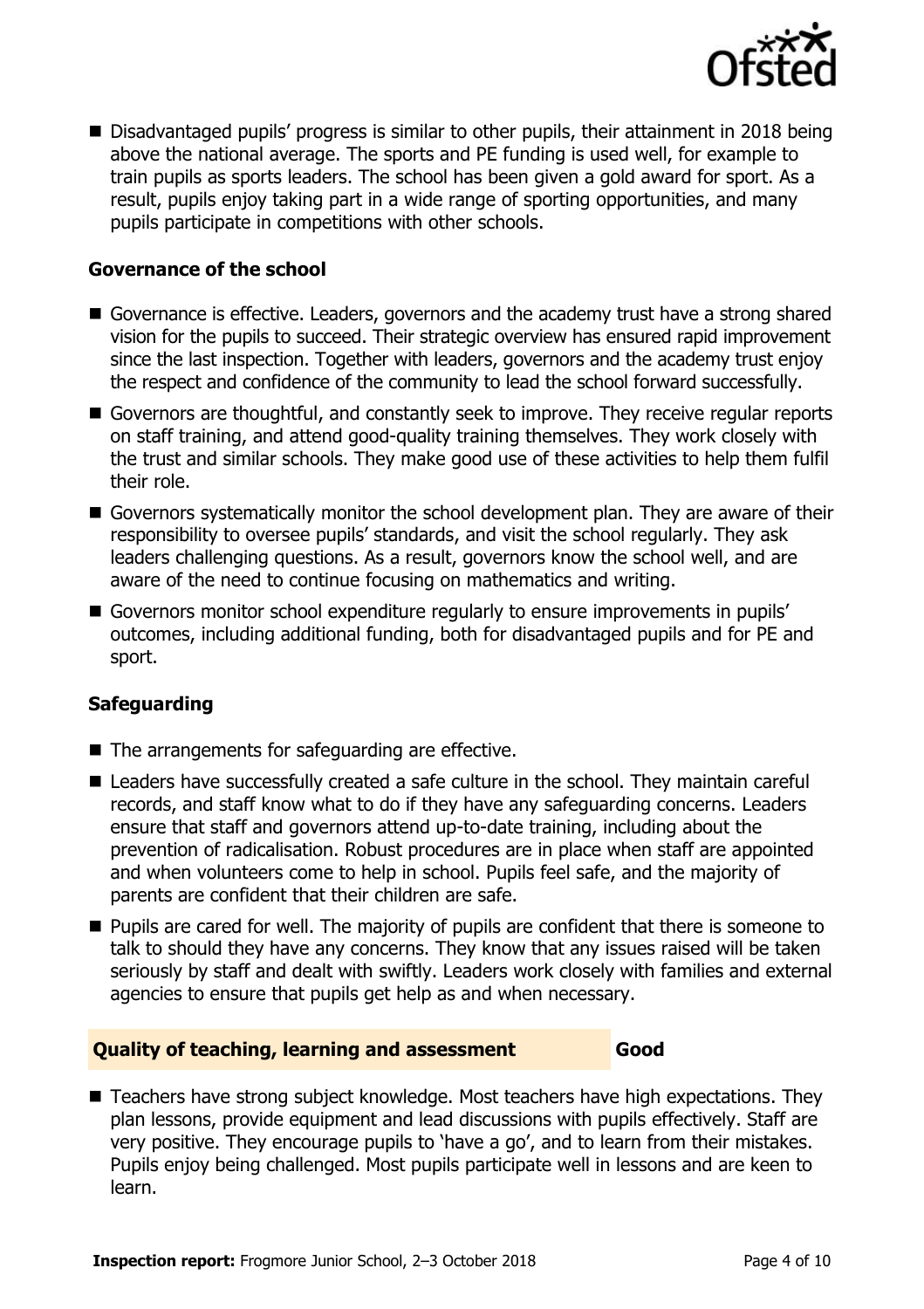

- Teaching is focused on helping pupils develop their understanding, and increasingly, to help pupils extend and deepen their thinking. Consequently, most pupils make strong progress in the key areas of learning.
- Additional adults fulfil an important role in the classroom. They help those pupils facing difficulties with challenge to move their learning on effectively. They are also successful in providing appropriate praise and encouragement, which is well targeted to help pupils individually or in small groups.
- **Pupils'** progress is enhanced by activities linked to a range of experiences that have been thoughtfully chosen. For example, a trip to Yateley Common is part of a science project on plants, with opportunities for orienteering, and a visit by a theatre workshop brings 'The Tempest' by William Shakespeare to life. Pupils use these opportunities well to learn new vocabulary, and to use literacy and numeracy skills in an increasingly wide range of contexts.
- Teachers provide a range of homework projects, in accordance with school policy, twice each term. Pupils enjoy these challenges, which give them the opportunity to practise these skills at home, alongside their families. For example, pupils prepared an Asian meal and designed 'a tourist leaflet for the Great Wall of China' as part of their work on Far Eastern civilisations,
- **Parents are kept up to date about their children's progress, and the majority of parents** are happy with the information they are given. Consequently, parents are able to support their children with school activities at home, and the projects enrich and contribute successfully to pupils' learning in school.
- The careful use of equipment, together with the variety of tasks and the quality of adult support, help most pupils, including those who have special educational needs (SEN) and/or disabilities, to succeed in lessons. When activities and questioning are less well matched to pupils' needs, then pupils, especially the most able, lose interest and wait patiently for the lesson to move on. Pupils say that they want lessons to be even harder.

#### **Personal development, behaviour and welfare Good**

#### **Personal development and welfare**

- The school's work to promote pupils' personal development and welfare is good.
- Staff know pupils as individuals and work closely with families to organise relevant individual support, when needed. Planning for pupils with specific individual needs, including medical needs, ensures that they play an active part in the life of the school and learn effectively.
- **Pupils feel safe and are taught how to keep themselves safe. They speak confidently** about how to use computers safely. Some pupils are selected for training as digital leaders, and lead presentations to pupils in other schools. The majority of parents who completed Ofsted's online questionnaire, Parent View, were satisfied that their children are safe and that any concerns are dealt with successfully.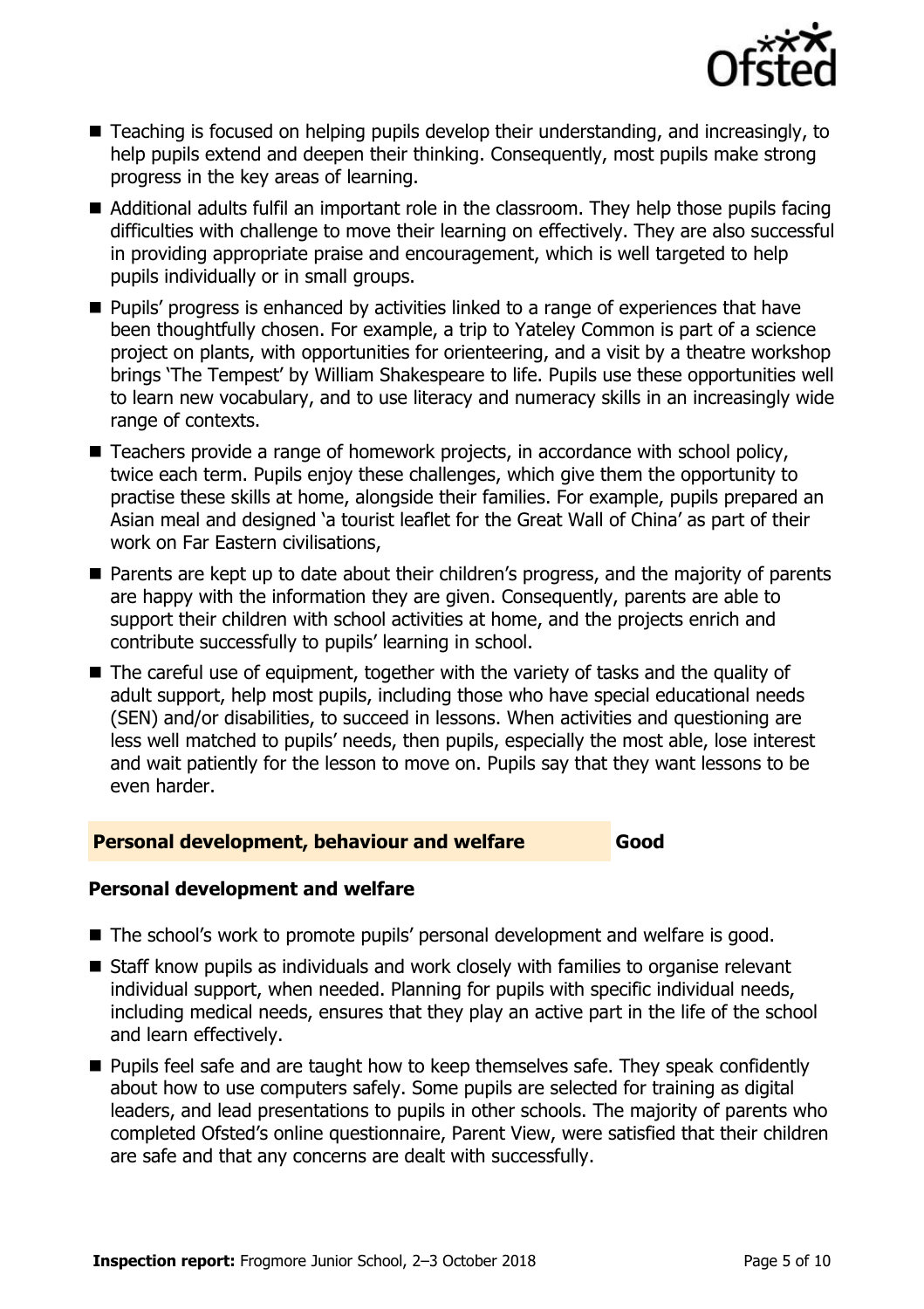

- Pupils have trust in staff to deal with incidents swiftly and effectively. The majority of pupils are happy to talk to staff about any concerns they might have.
- **Pupils speak confidently about how they eat healthily, and some pupils help to run a** healthy snack shop at breaktime. Pupils keep fit by participating regularly in a wide range of sports, and many participate in competitions with other schools.
- **Pupils talk enthusiastically and articulately about their school. They enjoy participating** in the broad range of activities on offer, such as competing in curling events and making pizzas in the outdoor bread oven. Parents welcome the wide range of activities organised by the school. One parent wrote, 'The after-school clubs are very well run and bring additional skills and interest.'
- Staff provide positive role models, and relationships at all levels are very good. The 'rights of the child' are understood by all and threaded throughout school activities. The school has been awarded a UNICEF bronze award for promoting values. Pupils have thoughtful and considered discussions, for example when discussing the features of friendship. Through activities such as building robotics and planting trees, pupils have opportunities to work as members of a team and contribute to the community. Assemblies, such as one based on Diwali, give pupils valuable opportunities to learn about other cultures. As a result, pupils are very considerate of each other, tolerant of differences and work together very well.
- **Pupils are not consistently proactive in their own learning. For example, older pupils do** not make the most of opportunities to improve in their work, and need prompts to use dictionaries. As a result, many pupils are still developing the skills and knowledge needed to be self-assured and independent learners.

#### **Behaviour**

- $\blacksquare$  The behaviour of pupils is outstanding.
- Staff share clear expectations of behaviour, and provide very positive and encouraging support to pupils. As a result, pupils behave very well in lessons and in all parts of the school. Low-level disruption in classrooms is rare. Pupils move around the school extremely sensibly and calmly, constantly demonstrating self-discipline, and cooperate well in the playground. Pupils benefit from a wide range of outdoor activities organised at playtimes, both by coaches and by pupils trained as sports leaders. They enjoy learning circus skills, handball and playing in the wild area in the school grounds.
- **Pupils have very positive attitudes to school. They take great pride in themselves and** their school. They are very keen to attend school regularly and as a result attendance is above the national average. Pupils enjoy coming to school and arrive punctually. Leaders follow up absence promptly and work closely with individual families to provide support when needed. As one parent commented, 'My child always looks forward to school… I look forward to our newborn attending the same school in the future!'

#### **Outcomes for pupils Good**

**Pupils make strong progress in reading, and standards in 2018 were above the national** average. Pupils read with confidence and use a range of strategies. They enjoy reading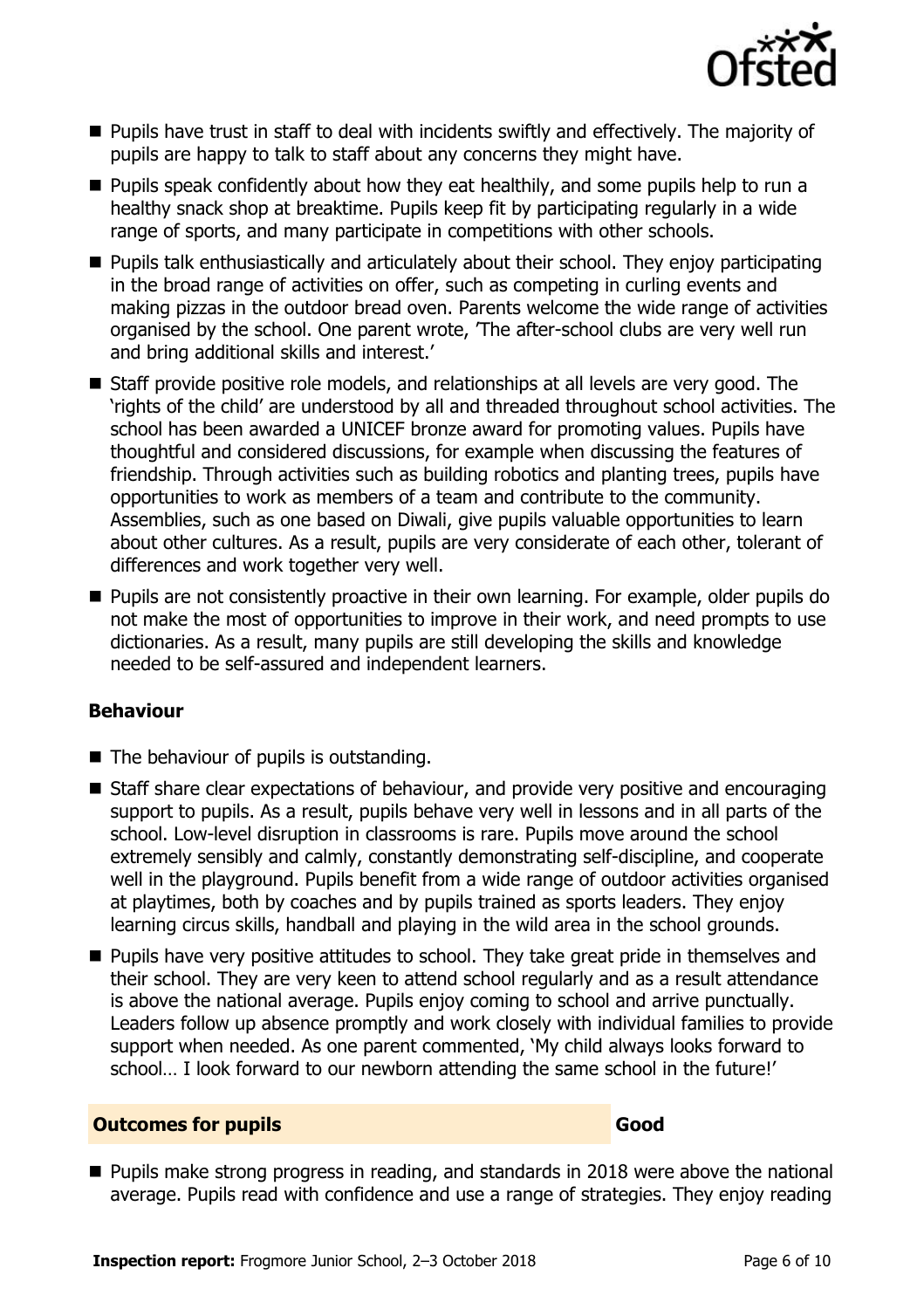

a variety of exciting texts, and read regularly, both in and out of school. They can also discuss texts and consider the author's intentions.

- Standards in 2018 were above the national average in writing and mathematics. Most current pupils are making strong progress towards achieving similarly high standards.
- Disadvantaged pupils' progress is carefully tracked to ensure that they make similar progress to other pupils. Well-organised additional support helps them catch up where necessary. A range of activities, such as educational visits and clubs, is provided to widen pupils' life experience and help them develop as individuals.
- **Pupils who have SEN and/or disabilities make good progress. They are individually** known to staff, and their families are supported effectively. Individual plans provide appropriate support, and are reviewed regularly.
- Current pupils' work across the school shows that they are making strong progress in a range of other subjects, including music, sport and computing. Pupils have opportunities to apply literacy and numeracy skills across the curriculum. The broad curriculum, providing pupils with valuable first-hand experiences, such as late-night star-gazing, and a 'Mexican day', contributes successfully to pupils' outcomes. Leaders are now improving the curriculum further to help widen pupils' vocabulary.
- Although progress is good overall, and Year 6 standards were above the national average in Summer 2018, some of the most able pupils are currently not being challenged consistently. A new scheme is being introduced to develop deeper learning in mathematics. However, this is still being implemented with varying effectiveness. Additionally, teachers' expectations in writing are not consistently high enough. As a result, too few pupils are attaining the higher standards in writing and mathematics.
- Staff promote a 'can do' attitude, and pupils are positive about learning from their mistakes. The recent rise in standards, together with pupils' positive attitudes to learning, ensures that pupils are prepared well for secondary school.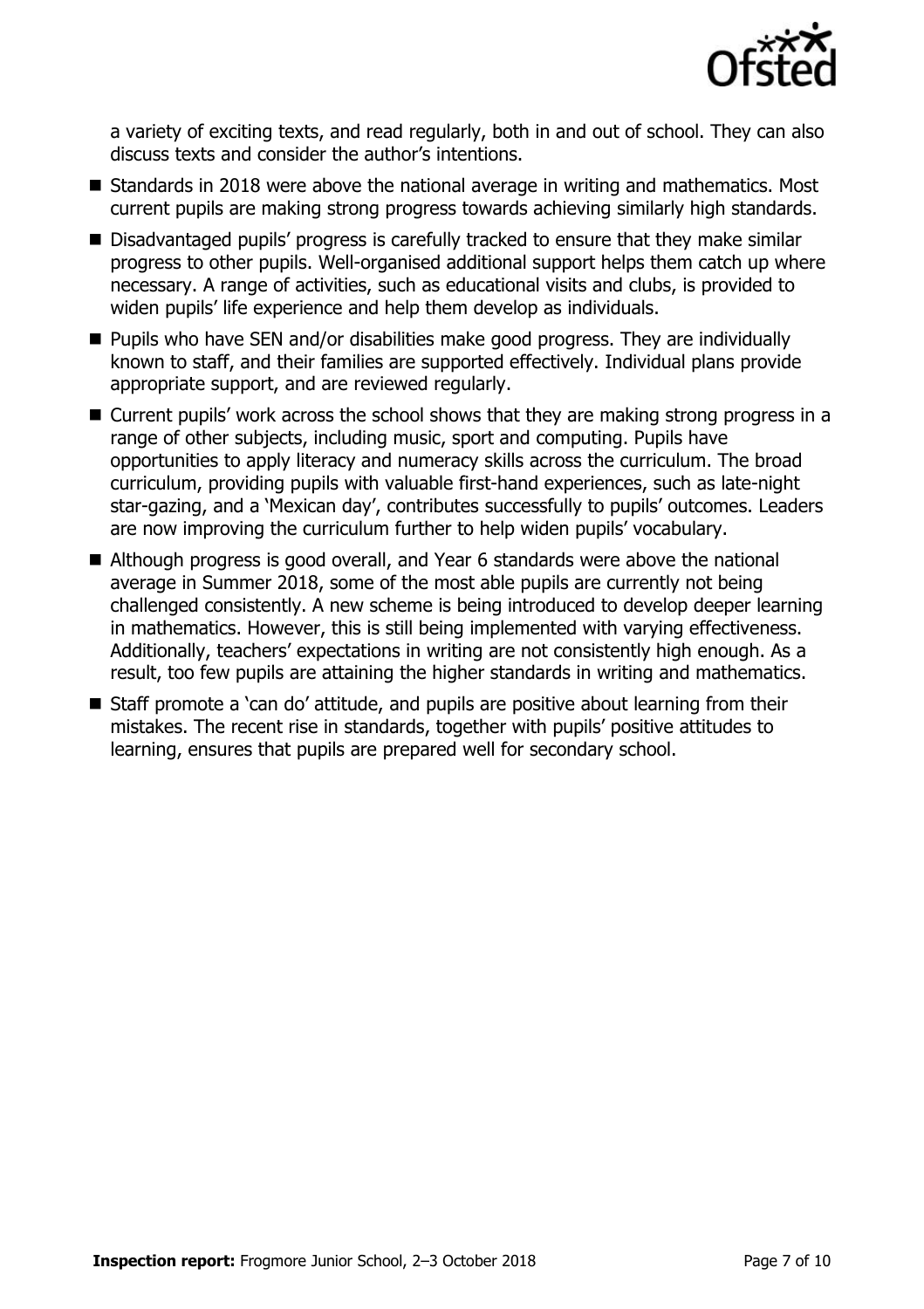

# **School details**

| Unique reference number | 139944    |
|-------------------------|-----------|
| Local authority         | Hampshire |
| Inspection number       | 10053380  |

This inspection of the school was carried out under section 5 of the Education Act 2005.

| Type of school                      | <b>Junior</b>                                              |
|-------------------------------------|------------------------------------------------------------|
| School category                     | Academy sponsor-led                                        |
| Age range of pupils                 | 7 to 11                                                    |
| <b>Gender of pupils</b>             | Mixed                                                      |
| Number of pupils on the school roll | 178                                                        |
| Appropriate authority               | The University of Chichester Multi-Academy<br><b>Trust</b> |
| Chair                               | Professor Jane Longmore                                    |
| <b>Headteacher</b>                  | Mr Carl McCarthy                                           |
| Telephone number                    | 01252 873 054                                              |
| Website                             | www.frogmorejuniors.co.uk                                  |
| Email address                       | adminoffice@frogmore-jun.hants.sch.uk                      |
| Date of previous inspection         | 4-5 May 2016                                               |

#### **Information about this school**

- The local governing body is accountable to The University of Chichester Multi-Academy Trust.
- The school is slightly smaller than the average-sized primary school.
- Most pupils are of White British heritage.
- A slightly lower proportion of pupils than the national average is eligible for the pupil premium.
- The proportion of pupils who have SEN and/or disabilities and the proportion with education, health and care plans are both above the national average.
- There is a breakfast club and after-school club on site, run by an external provider.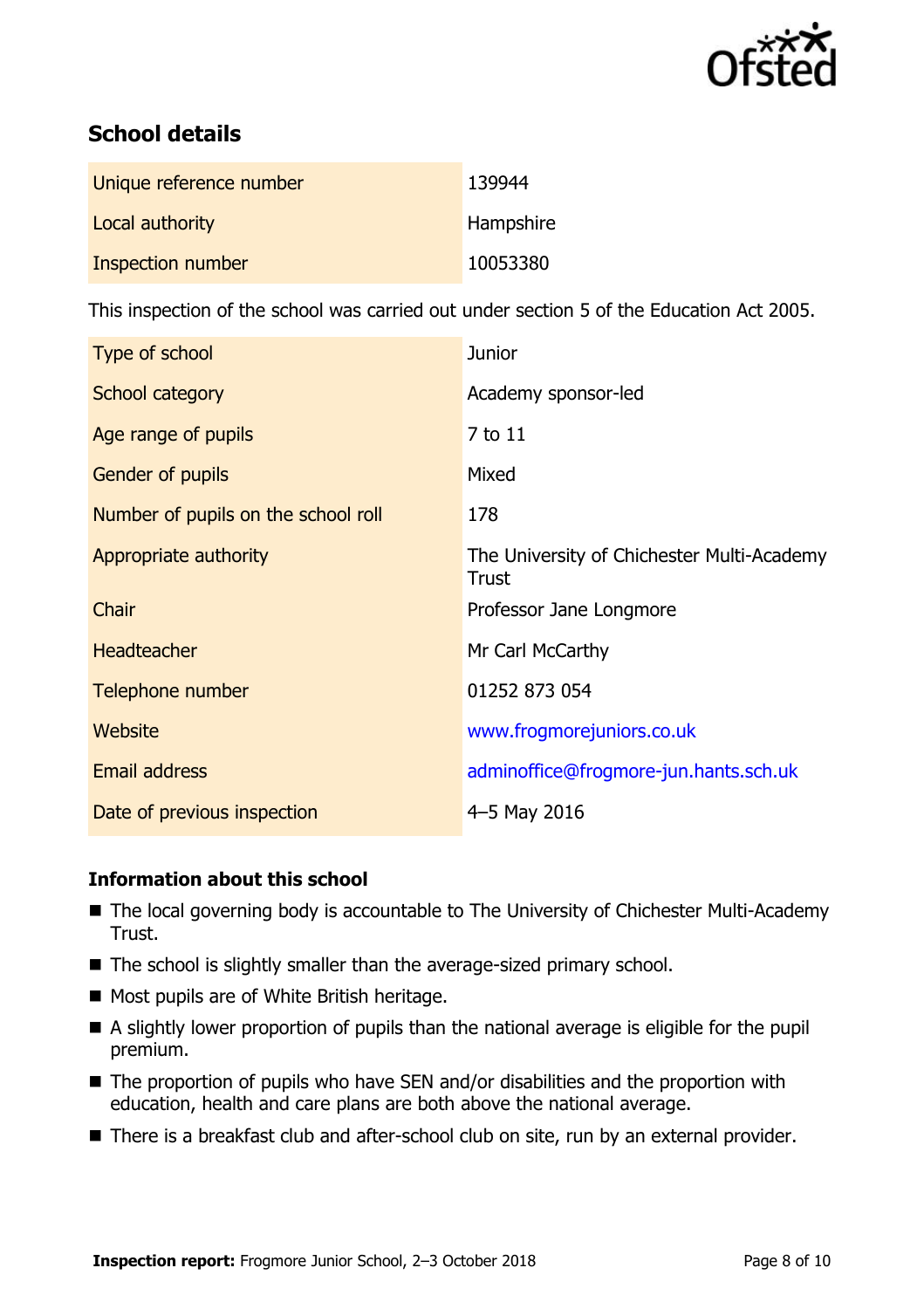

## **Information about this inspection**

- Inspectors visited every class, sometimes jointly with the headteacher, to observe teaching, learning and assessment.
- Inspectors talked to pupils, looked at their work with senior leaders, and listened to pupils read.
- $\blacksquare$  Meetings were held with the headteacher, the chair of the governing body and three other governors, the chief executive officer and two representatives of the trust, and the school's senior and middle leaders.
- Inspectors took account of the 56 responses to Ofsted's online questionnaire, Parent View, and considered the 24 free-text responses provided.
- Inspectors also spoke to parents and carers during the inspection.
- Inspectors considered 20 responses to Ofsted's online staff questionnaire and 17 responses to Ofsted's pupil questionnaire.
- $\blacksquare$  The inspectors observed the wider work of the school, including an assembly, playtimes and lunchtime.
- Inspectors scrutinised a range of documents including: minutes of governing body meetings; leaders' and external evaluations of the school's effectiveness; the school development plan; information about leaders' monitoring of teaching and pupils' progress; school policies, behaviour and safety records, safeguarding policies and procedures; and the single central record of recruitment checks made on staff.

#### **Inspection team**

Rosemary Addison, lead inspector **Conservation** Ofsted Inspector

Kate Redman **Construction Construction** Construction **Construction**